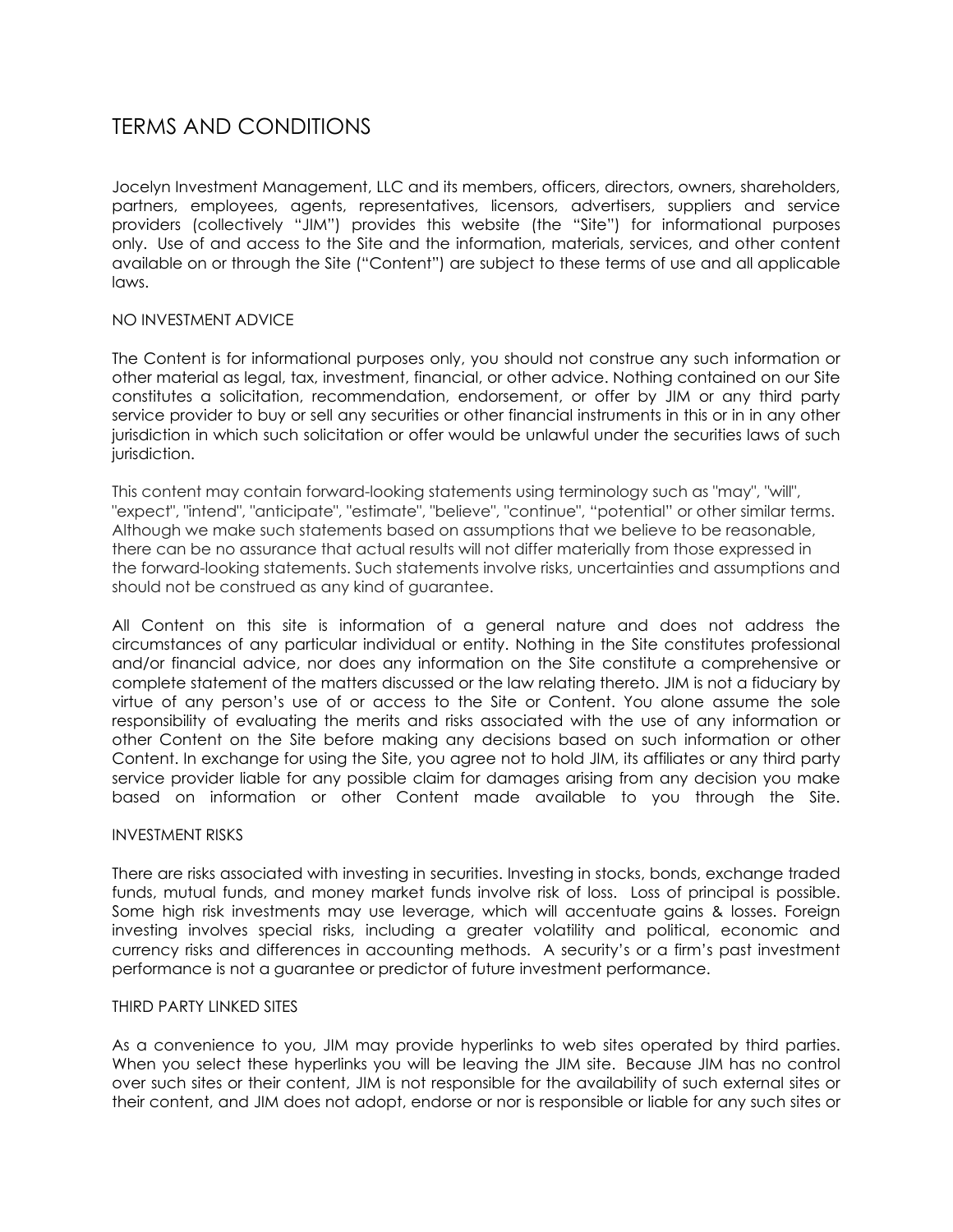content, including advertising, products or other materials, on or available through such sites or resources. Other web sites may provide links to the Site or Content with or without our authorization. JIM does not endorse such sites and shall not be responsible or liable for any links from those sites to the Site or Content, or for any content, advertising, products or other materials available on or through such other sites, or any loss or damages incurred in connection therewith. JIM may, in its sole discretion, block links to the Site and Content without prior notice.

YOUR USE OF THIRD PARTY WEB SITES AND CONTENT, INCLUDING WITHOUT LIMITATION, YOUR USE OF ANY INFORMATION, DATA, ADVERTISING, PRODUCTS, OR OTHER MATERIALS ON OR AVAILABLE THROUGH SUCH WEB SITES, IS AT YOUR OWN RISK AND IS SUBJECT TO THEIR TERMS OF USE.

#### USE OF COOKIES

JIM's website utilizes different technologies to collect, store, and aggregate data about website usage. We may use electronic tags called "cookies" to help us understand and analyze use of our site. This work is either performed directly by us or by a third party we've hired to assist us. We collect information about which pages have been accessed and for how long, the country the user accesses the site from, and certain technical information regarding the user's computer and operating systems, such as user Internet protocol address, domain name and browser, etc.

Certain sections of JIM's site require cookies to be enabled to enhance site performance. For example, cookies provide a secure way for us to verify user identity during a session and any return visits, they enable us to personalize a user's experience on our sites, and they help enhance site navigation. Cookies also help us to understand how people use our sites so we can improve site functionality.

When a user comes to the website, our server sends a cookie to the user's computer. Standing alone, cookies do not identify the user personally; they merely recognize the user's browser. Generally, personally identifiable information is obtained by us only when a user decides to provide it, such as when requesting additional information via email or providing personal information.

We use two types of cookies on our sites, temporary cookies and persistent cookies. Temporary cookies are used to store information during a browser session and will expire shortly after concluding a visit to one of our sites. Persistent cookies are used to store information between visits to one of our sites and are stored permanently or for a specified length of time. Persistent cookies are used to facilitate easier navigation within our sites and provide a higher level of convenience for the user.

A user can choose to have their computer issue a warning each time a cookie is being sent, or a user can choose to turn off all cookies. The management of cookies generally is handled through the user's browser settings (e.g., Internet Explorer). To obtain more information about managing cookies, visit www.aboutcookies.org.

# SITE AND CONTENT NOT WARRANTED

THE SITE AND CONTENT, ARE PROVIDED "AS IS" AND WITHOUT WARRANTIES OF ANY KIND. YOU BEAR ALL RISKS ASSOCIATED WITH THE USE OF THE SITE AND CONTENT, INCLUDING WITHOUT LIMITATION, ANY RELIANCE ON THE ACCURACY, COMPLETENESS OR USEFULNESS OF ANY CONTENT AVAILABLE ON THE SITE. JIM AND ITS AFFILIATES, AND THEIR RESPECTIVE EMPLOYEES, OFFICERS, DIRECTORS, SHAREHOLDERS, PARTNERS, AGENTS, REPRESENTATIVES, LICENSORS, ADVERTISERS, SUPPLIERS AND SERVICE PROVIDERS, DISCLAIM ALL WARRANTIES, EXPRESS OR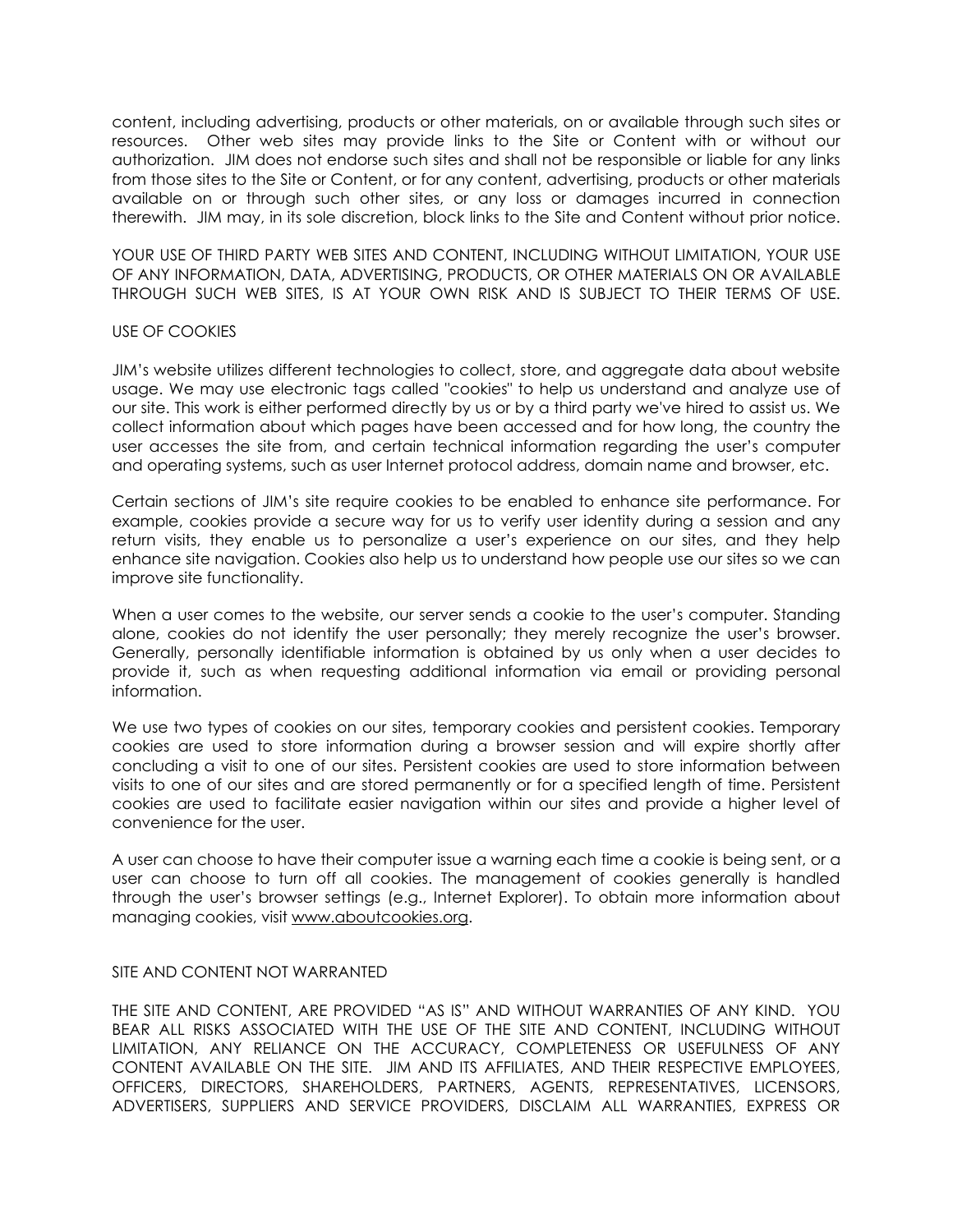IMPLIED, INCLUDING, WITHOUT LIMITATION, ALL WARRANTIES OF TITLE, NON-INFRINGEMENT, ACCURACY, COMPLETENESS, USEFULNESS, MERCHANTABILITY, AND FITNESS FOR A PARTICULAR USE, AND WARRANTIES THAT MAY ARISE FROM COURSE OF DEALING/PERFORMANCE OR USAGE OF TRADE.

## LIMITATION OF LIABILITY

YOUR EXCLUSIVE REMEDY FOR DISSATISFACTION WITH THE SITE AND CONTENT IS TO STOP USING THE SITE AND CONTENT. JIM IS NOT LIABLE FOR ANY DIRECT, INDIRECT, INCIDENTAL, CONSEQUENTIAL, SPECIAL OR PUNITIVE DAMAGES, UNDER ANY THEORY OF LIABILITY, INCLUDING WITHOUT LIMITATION, DAMAGES FOR LOSS OF PROFITS, USE, DATA, OR LOSS OF OTHER INTANGIBLES. IN PARTICULAR, AND WITHOUT LIMITATION, JIM WILL NOT BE LIABLE FOR DAMAGES OF ANY KIND RESULTING FROM YOUR USE OF OR INABILITY TO USE THE SITE OR CONTENT.

While we try to maintain the integrity and security of the Site and the servers from which the Site is operated, we do not guarantee that the Site or Content is or remains secure, complete or correct, or that access to the Site or Content will be uninterrupted or error free. The Site and Content may include inaccuracies, errors and materials that violate or conflict with these Terms. Additionally, third parties may make unauthorized alterations to the Site or Content. If you become aware of any unauthorized third party alteration to the Site or Content, contact us at info@jocelyninvestment.com with a description of the material(s) at issue and the URL.

## NOTICES, COMMUNICATIONS, AND ELECTRONIC SIGNATURES

You agree to be bound by any affirmation, assent or agreement that you transmit on or through the Site or any other aspect of JIM's services that you access by computer or other electronic device, including internet, telephonic and wireless devices, including but not limited to any consent you give to receive communications from us solely through electronic transmission. You agree that, when in the future you click on a "Submit" or "I agree" or other similarly worded "button" or entry field with your mouse, keystroke or other device, your agreement or consent will be legally binding and enforceable and the legal equivalent of your handwritten signature.

# LIMITED RIGHT OF USE/OWNERSHIP OF CONTENT

You are permitted to use the Site and Content for your personal, non-commercial use only. The Site and Content are and shall remain the property of JIM and is protected by copyright, trademark, patent, and/or other intellectual property, proprietary, work product rights and laws. You may use the Site and Content for your personal, noncommercial use, provided that you keep intact all copyright, trademark, patent and other proprietary notices. Except as expressly authorized in advance by JIM in writing, you agree not to reproduce, modify or create derivative works based on, rent, lease, loan, sell, distribute, publish, publicly perform or display, reverse engineer, de-compile or dissemble, all or any part of the Site or Content.

Trade names, trademarks and service marks of JIM include, without limitation, Jocelyn Investment Management, LLC, and any associated logos. All trademarks and service marks on the Site not owned by JIM are the property of their respective owners. Nothing contained on the Site should be construed as granting, by implication, estoppel or otherwise, any license or right to use any of JIM's trade names, trademarks or service marks without our express prior written consent.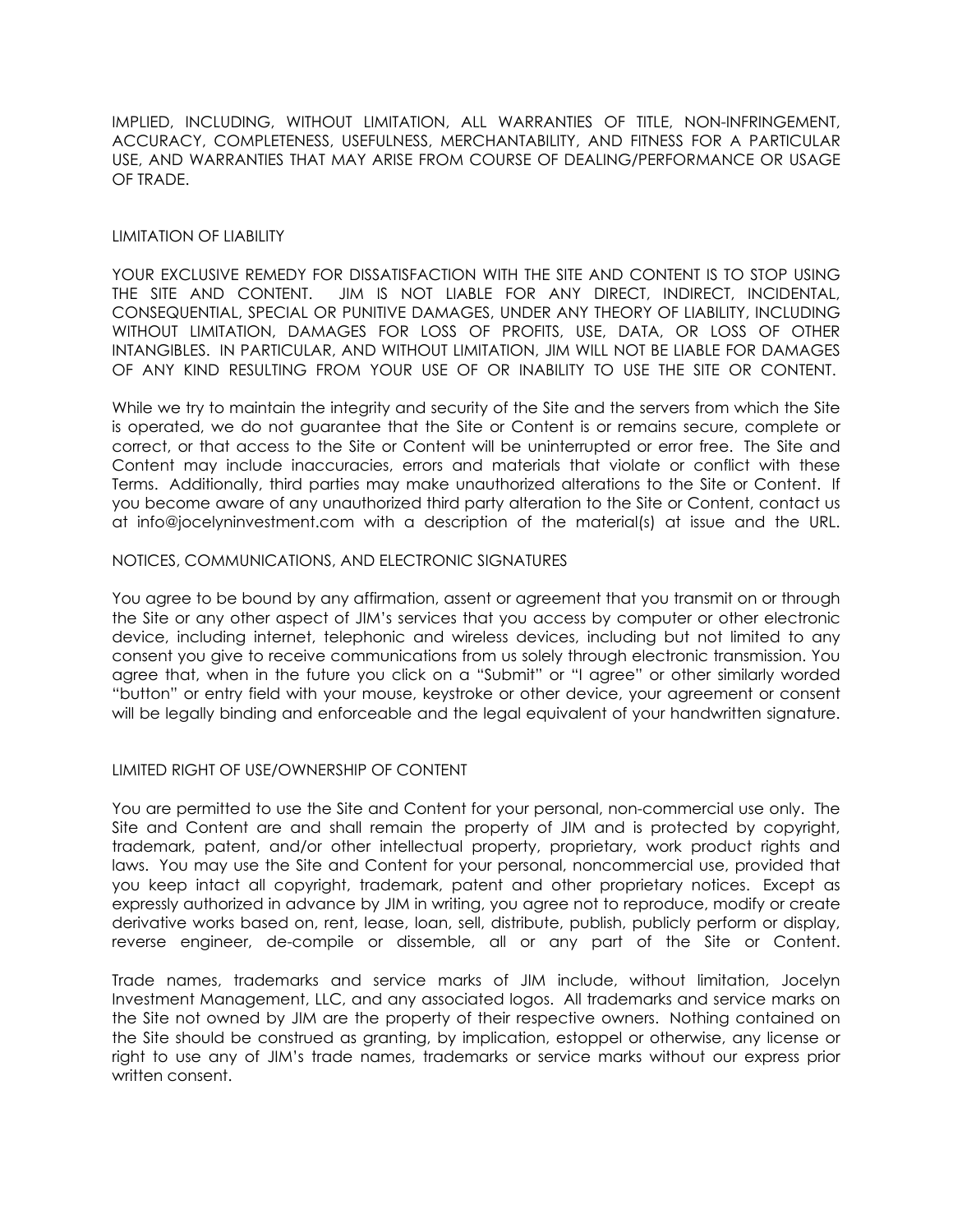## **TERMINATION**

JIM, in its sole discretion, may terminate your access to or use of the Site and Content, at any time and for any reason. Your access to or use of the Site and Content may be terminated without notice. JIM shall not be liable to you or any third party for any termination of your access to the Site or Content, or to any such information or files, and shall not be required to make such information or files available to you after any such termination.

## RULES OF CONDUCT

Your use of the Site and Content is conditioned on your compliance with the rules of conduct set forth here. You will not:

- Use the Site or Content for any fraudulent or unlawful purpose.
- Interfere with or disrupt the operation of the Site or Content or the servers or networks used to make the Site and Content available; or violate any requirements, procedures, policies or regulations of such networks.
- Restrict or inhibit any other person from using the Site or Content (including without limitation by hacking or defacing any portion of the Site or Content).
- Use the Site or Content to advertise or offer to sell or buy any goods or services without JIM's express prior written consent.
- Reproduce, duplicate, copy, sell, resell or otherwise exploit for any commercial purposes, any portion of, use of, or access to the Site or Content.
- Modify, adapt, reverse engineer, de-compile/disassemble any part of the Site or Content.
- Remove any copyright, trademark or other proprietary rights notice from the Site or materials originating from the Site or Content.
- Frame or mirror any part of the Site or Content without JIM's express prior written consent.
- Create a database by systematically downloading and storing Content.
- Use any robot, spider, site search/retrieval application or other manual or automatic device to retrieve, index, "scrape," "data mine" or in any way gather Content or reproduce or circumvent the navigational structure or presentation of the Site without Company's express prior written consent.

#### INDEMNIFICATION

By accessing and using the Site and Content, you agree to indemnify, defend and hold harmless JIM (specifically including its affiliates, and their respective members, officers, directors, owners, shareholders, partners, employees, agents, information providers, licensors and licensees) (collectively, the "Indemnified Parties") from and against any and all claims, losses, costs and expenses (including attorneys' fees) arising out of or relating to (a) any breach (or claim, that if true, would be a breach) by you of these Terms and (b) your use of or activities in connection with the Site. We reserve the right, at our own expense, to assume the exclusive defense and control of any matter otherwise subject to indemnification by you. You shall not enter into any settlement agreement which affects the rights of any of the Indemnified Parties or requires the taking of any action by any of them, without our prior written approval.

#### JURISDICTIONAL CONTEXT

The Site is controlled and operated by JIM from the United States, and is not intended to subject JIM to the laws or jurisdiction of any country or territory other than that of the United States. JIM does not represent or warrant that the Site or any part thereof is appropriate or available for use in any particular jurisdiction other than the United States and only in those US states and